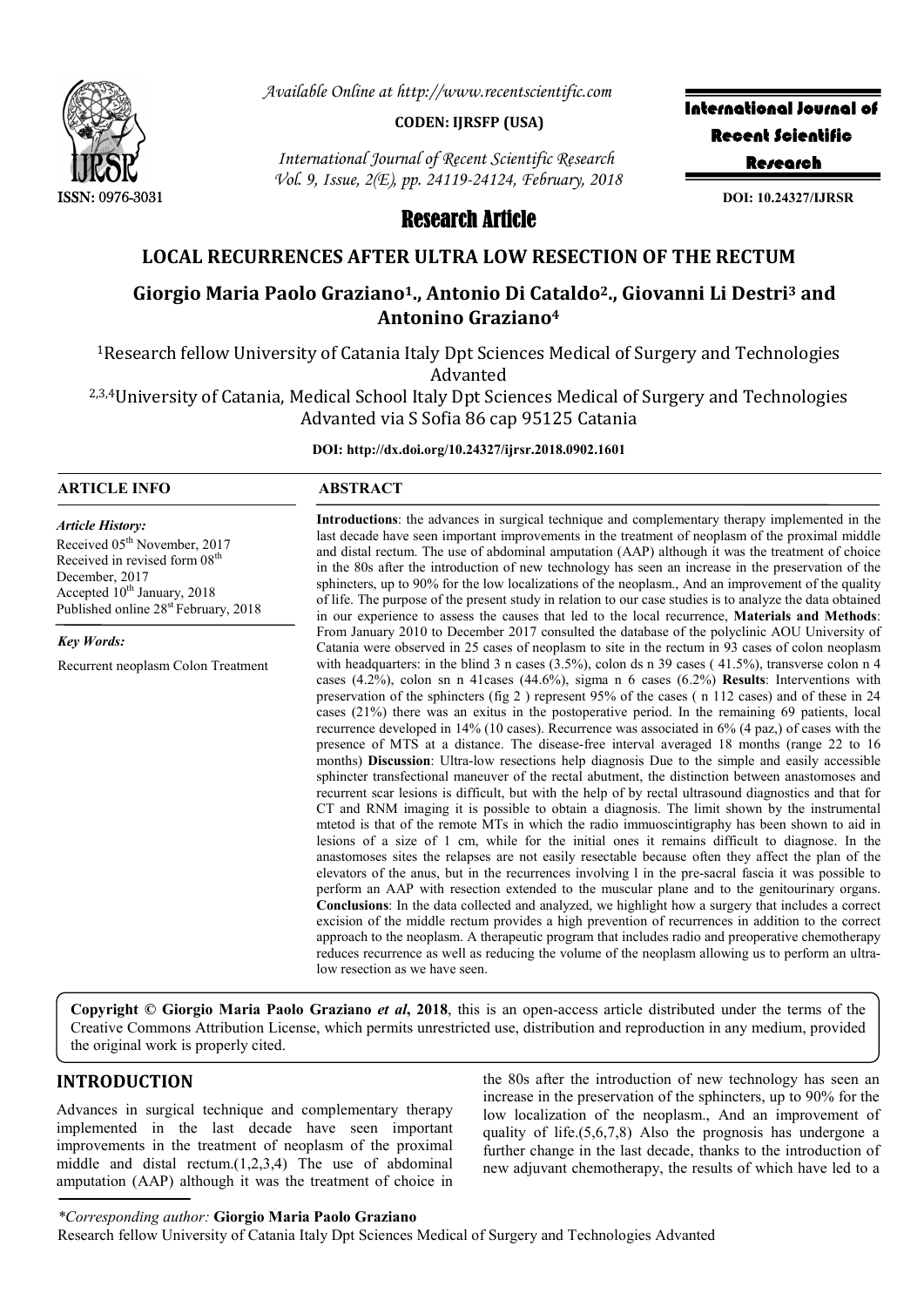further reduction of the resection limit up to 2 cm from the anal fissure, which was accompanied by a reduction in relapses. But 5-year survival at a distance still remains high with a mortality that although noticeably reduced, due to a more accurate screening: "it is around 60%, while for patients with metastatic tumors it is less than 5%,. it is evident how late the diagnosis is a crucial element. The reconstruction through an anastomoses perineal colon, or gracilis electro stimulated plastic although it is a technical procedure that improves the quality of life of the patients, nevertheless the latter procedures do not possess the functional characteristics of an anterior resection. (9,10.11.12) Regional loco recurrence after curative resection of a neoplasm of the rectum, is considered a resumption of neoplasm disease based on either laparotomy or perineal scar, or along the path of a drainage, in the lymph nodes or in an anastomoses site. Relapses occur in most cases within 12 months with a greater ease of comparison in ultra-low resections. The frequency oscillates around 16-20% with a higher incidence when the extra peritoneal neoplasm, due to the absence of the serous lining and the multicentric lymphatic drainage. In addition to anatomical factors, the greatest risk of recurrence is due to manipulation of the neoplasm during surgery. The recovery of the disease after low resection is also due to the persistence of neoplasm little focus after resection accompanied by an inadequate lymphadenectomy.(13,14,15,16)For these reasons an accurate histological analysis in which the dimensions, the morphology of the neoplasms, the DNA index, the aneuploidy, the lebelling index and other items are evaluated for the purpose of staging the risk of recurrence. the parameter of distance from the primary tumor has been documented with a distal margin from the neoplasm of only 2 cm. This margin offers sufficient guarantees of oncological radicality. however, in the literature the "Tailored surgery" is affirmed, a surgery carried out in relation to the characteristics and stage of the neoplasm.(17,18,19,20) Another parameter examined in the literature is the experience of the operator since for the implementation of a sufficient lymphadenectomy the "navigated" surgeon is of fundamental importance for the prevention of recurrences. anatomical dehiscence is a further evaluation parameter for prevention purposes because this item involves a percentage of relapses ranging from 35% to 47% of cases.(21,22.23.24) The pathogenetic hypothesis responsible for relapses is that of the presence in the intestinal lumen of exfoliated neoplasm cells that migrate in the dangerous tissues or on the margins of dehiscence or on the granulation tissue that together with the suture material from the recurrence origin. relation to our case studies is to analyze the data obtained in our experience to assess what are the causes that led to the local recurrences.

### **MATERIALS AND METHODS**

From January 2010 to December 2017 consulted the database of the AOU Polyclinic University of Catania were observed in 25 cases of neoplasm in the rectum and in 93 cases of colon neoplasm: in the blind 3 n cases (3.5%) ), colon ds n 39 cases  $(41.5\%)$ , transverse colon n 4 cases  $(4.2\%)$ , colon sn n 41 cases (44.6%), sigma n 6 cases (6.2%)) studied at the Department of Medical and Surgical Sciences II The patients selected for this analysis had a mean age of 72 years (range 74-70) and a clinical symptomatology that was related to the severity of the disease. in fact, the blood in the stool was accompanied by asthenia, rapid weight loss and anemia. All the patients examined performed. The colonscopy (fig 1), the echo endoscopy, (fig 3) the virtual endoscopy, the TAC and nuclear magnetic resonance.



**Fig 1** tumor of colon



**Fig 2** neoplasm colon sn



**Fig 3** echoing recurrence colon

These investigations visualized the entire lumen of the colorectal, in order to identify also other synchronous pathology present within the intestinal lumen. With the diagnostic investigations described associated with the markers we obtained a staging of the TNM neoplasm of the American Joint Committee on Cancer, and therefore we observed the stage T1 neoplasm in 25 cases, at the T2a stage in 12 cases, at the T2B stage in n 10 cases, at the stage T3 n 61 cases and finally in the T4 stage the last 10 cases. Thereafter we proceeded according to a therapeutic protocol that included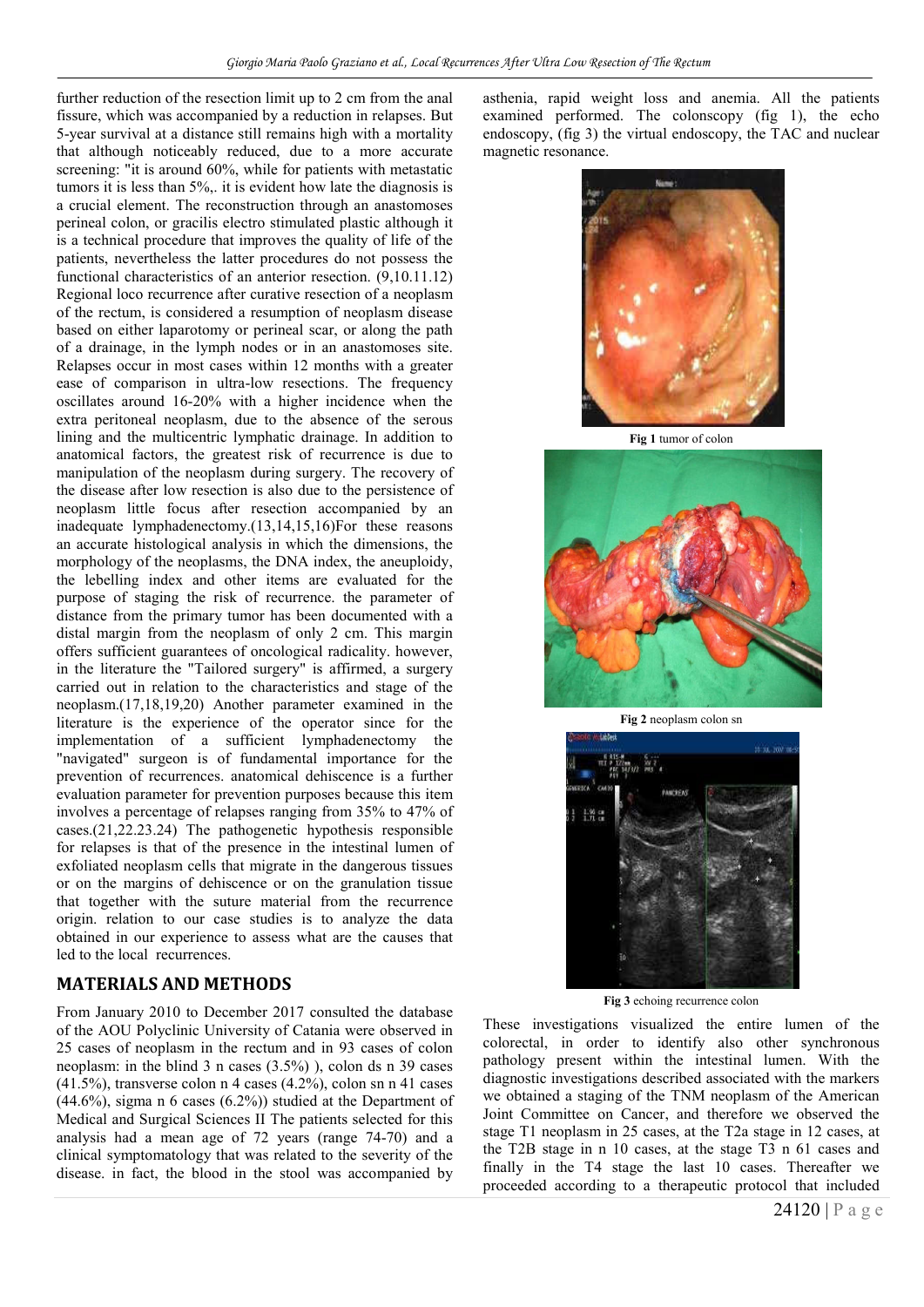radiotherapy and adjuvant chemotherapy that was implemented only in 25 patients in the T1NoMo stage, while the postoperative in the remaining group of patients (93 cases). This was followed by the surgical treatment with local excision that was placed in the elderly, debilitated, and with severe functional deficits, respecting the principles of oncological radicality with safeguarding the sphincter function. The histological examination of this group of patients confirmed a 3.4 cm neoplasm, movable to the underlying planes, easily reachable with the anal access, within two cm from the anal margin, with polypoid and vegetative appearance but not ulcerated, with the absence of infiltration on the definitive piece of the lymph nodes muscularis, and with a grading of low aggressiveness (G1 G2). For the preparation of the colon a rapid preparation was adopted by administering the day before isoosmolar solutions in suitable quantities of water (4 lt) which saturate the capacity of absorption of the intestine with progressive reduction of stool consistency and elimination of clear liquid, without causing alterations in hydroeletrolytic homeostasis. . the surgical treatment carried out in the remaining group of patients examined showed the need for curative intervention with the removal of the middle rectum and the execution of an ultra-low anastomosis, or an abdomen perineal sec Miles, or a local excision with ultra-low tumor located between 0 and 30 mm.

# **RESULTS**

The interventions with conservation of the sphincters (fig 2) represent 95% of the cases (n 112 cases) and of these in n 24 cases (21%) there was an exitus in the postoperative period. In the remaining 69 patients, local recurrence developed in 14% (10 cases). Recurrence was associated in 6% (4 cases,) of cases with the presence of MTS at a distance. The disease-free interval averaged 18 months (range 22-16 months). After local excision, the local recurrence rate was 11% for T1 tumors and 37% for T2 tumors. Local excision preceded by new adjuvant therapy was considered to be T2 tumors only within clinical trials. In relation to the type of surgical anastomoses the manual ultra-low was present in 20 cases, the mechanical AAP in 98 cases. Anastomoses dehiscence was present in 18 cases (15%) and in this group the presence of local recurrence was 27.5% (5 cases). The curative resection of local recurrences was possible in 10 cases (72.5%) for lesions which oscillated as 2-3 cm in diameter and in an anastomoses or medial position therewith. 5-year survival was 55% and 45% of cases died at 36 months. the remaining patients are present at the planned control. Complementary radiotherapy at high doses associated with systemic chemotherapy in order to sterilize the neoplasm small outbreak have shown their effectiveness both in terms of incidence of recurrence (14%), and in the effectiveness of reoperation for the local recurrence to be attributed to a probable neoplasm exfoliation during surgical resection. Follow-up and prevention measures have allowed for a precocious diagnosis as well as curative treatments, especially when recurrence is still asymptomatic, allowing an increase in resective interventions and an improvement in survival.

# **DISCUSSION**

The ultra-low resections help the diagnosis due to the simple and easily accessible sphincter trans-spherical exploration maneuver of the rectal stump, the distinction between anastomoses cicatrix lesions and recurrences is difficult, but with the help of trans rectal ultrasound diagnostics and that for TAC and RNM images it is possible get a diagnosis.(25,26,27,28) however, the limit shown by the instrumental methods is that of the remote MTs in which the radium immuoscintigraphy has been shown to aid in lesions of sizes sup by 1 cm, while for the initial ones they remain difficult to diagnose. (The optimal treatment of relapses is the radical surgical resection after ultra-low resection. The therapeutic path takes into account several parameters: the size of the neoplasm, the presence of distant mts, the association with chemotherapy.(29,30,31,32) the lymphonodal and vascular venous neoplasm invasion grading. the immunohistochemical correlation of tumor new angiogenesis, the lack of undifferentiated cells in the invasive margin of carcinomas, the quantitative study of ploidy DNA with correlation between aneuploidy, the labeling index as an index of cell proliferation, the molecular genetics investigations with the identification of genes which regulate cell proliferation and differentiation of which the K-RAS located in chromosoma 12p which is most frequently activated in rectal neoplasm. (33.34,35,36) This was associated with the determination of the P53 gene which indicates a particular aggressiveness of the neoplasm with a greater tendency to lymphatic and venous invasion. Furthermore, in the preclinical phase, the index of recovery of the disease was also evaluated by serum markers macromolecules synthesized by neoplasm tissues, expression of tumor necrosis, or of the body's reaction that hosts the neoplasm. according to their characteristics they were used to confirm a suspected diagnosis or to identify the tumor residues after surgical treatment for the purpose of an early diagnosis of recovery of the disease. (37,38,39,40,)The most used were the CEA (70.80%) whose specificity is not satisfactory since the recovery of the disease is not preceded by the elevation of the markers (42%) and in 10% its elevation did not follow the recidivism. The ca 19.9 and the ca 195 used in the follow-up protocols also did not show superiority to the cae in terms of sensitivity and specificity the TAG 72 glycoprotein with the characteristics of a mucin found in the epithelial neoplasm its association to the CEA has demonstrated a high sensitivity in the diagnosis of relapses (80%). (41,42,43,44)The radical resection of the local recurrence after ultra-low resections was possible in our experience confirming the literature data but the therapeutic path of the local recurrences took into account the presence of lesions at a distance as their presence also of single lesions curative oncological radicality has been<br>questioned.(45.46.47.48)The association chemo and questioned.(45,46,47,48)The association chemo and radiotherapy seems to offer advantages on prevention not on recurrences. the technical modalities of resection have been personalized to the individual case (tailored surgery) as they are conditioned by the site of the recurrence and by the surrounding structures.(49,50,51,52) In the under peritoneal recurrences in the anastomoses site, the AAP amputation remains the therapeutic procedure that offered the greatest possibilities of curative resection.( 53,54,55,56) In the near anastomoses sites relapses are not easily resectable because they often affect the plane of the anus lifters. However, in relapses involving the pre-sacral band it was possible to perform an AAP with resection extended to the muscular plane and to the genitourinary organs. In palliative surgery with the implementation of the reductive resection, the operative risk,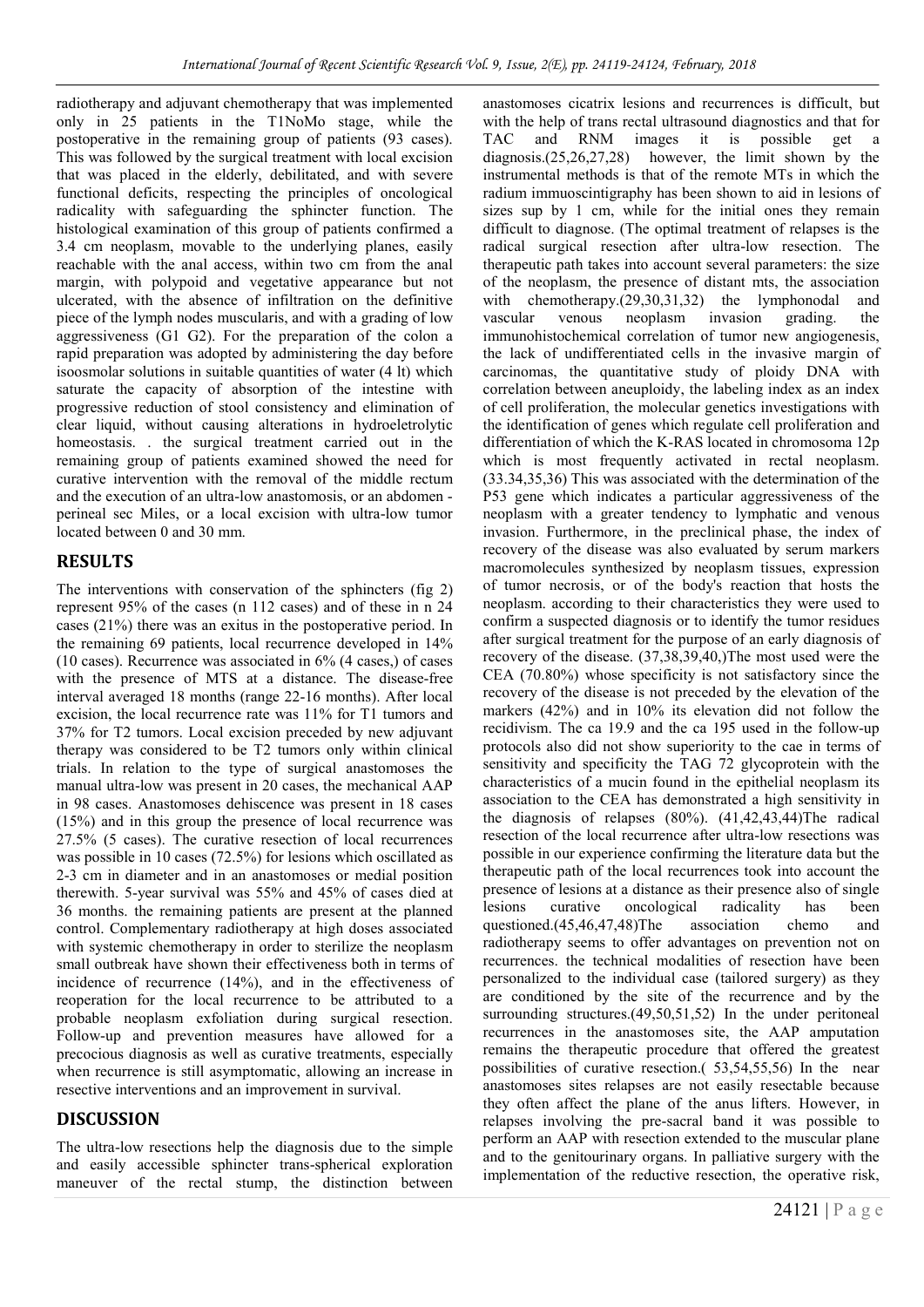the benefit obtained on the prolongation of life, and the presence of disabling and non-curative disease were carefully assessed.(57,58,59,60) For these reasons, it was decided to opt for an intestinal derivation in order to solve obstructive problems, and as an alternative to the therapeutic stomy due to the presence of precarious clinical conditions accompanied by low obstruction, the intraluminal reduction was performed with laser photocoagulation, cryotherapy, or application of stents to temporarily resolve the transit.(61,62,63)

# **CONCLUSIONS**

In the data collected and analyzed, it is highlighted that a surgery that includes a correct excision of the middle rectum provides a high prevention of recurrences in addition to the correct approach to the neoplasm. A therapeutic program that includes radio and preoperative chemotherapy reduces recurrence as well as reducing the volume of the neoplasm allowing us to perform an ultra-low resection as we have seen. Colon cancer biology studies lead to the detection of diseases and its relapses in the preclinical phase. All this allowed to perform the surgical resection of healing relapses with a good life expectancy. The challenge remains in implementing the improvement of screening programs in at-risk populations and the surveillance of precancerous lesions. With the progressive affirmation of immunotherapy, there is a decrease in the use of radio chemotherapy protocols with an increase for these of their efficacy, especially in the initial stages of the disease.

# **References**

- 1. Jemal A, Siegel R, Xu J, Ward E. Cancer statistics, 2010. CA *Cancer J Clin* 2010; 60: 277-300.
- 2. Bonelli L, Martines H, Conio M, *et al*. Family history of colorectal cancer as a risk factor for benign and malignant tumours of the large bowel. A case-control study. *Int J Cancer* 1988; 41:513-517.
- 3. Ahsan H, Neugut AI, Garbowski GC, *et al*. Family history of colorectal adenomatous polyps and increased risk for colorectal cancer. *Ann Intern Med* 1998; 128:900-905.
- 4. Edge SB, Byrd DR, Compton CC, *et al*. AJCC Cancer Staging Manual. 7th edition. New York; Springer; 2010.
- 5. Gunderson LL, Jessup JM, Sargent DJ, *et al*. Revised tumor and node categorization for rectal cancer based on surveillance, epidemiology, and end results and rectal pooled analysis outcomes. *J Clin Oncol* 2010; 28:256- 263.
- 6. Gunderson LL, Sargent DJ, Tepper JE, *et al*. Impact of T and N substage on survival and disease relapse in adjuvant rectal cancer: a pooled analysis. *Int J Radiat Oncol Biol Phys* 2002; 54:386-396.
- 7. Gunderson LL, Sargent DJ, Tepper JE, *et al*. Impact of T and N stage and treatment on survival and relapse in adjuvant rectal cancer: a pooled analysis. *J Clin Oncol* 2004;22:1785-1796ences
- 8. Graziano G, *et al* (2017). The Mystery of Life. International Journal of Advanced Research, vol. 5, p. 2640-2646, doi: http://dx.doi.org/10.21474/ IJAR01/3055
- 9. Graziano G, *et al* (2017). The antibiotic is needed in clean surgery?. *International Journal of Recent*

*Scientific Research*, vol. 8, p. 22339-22342, doi: http://dx.doi.org/10.24327/ijrsr.2017.0812.1247

- 10. Graziano G, *et al* (2017). What the anti-reflux surgery ideal? *International Journal of Recent Scientific Research*, vol. 8, p. 15106-15110,, doi: 10.24327/IJRSR
- 11. Graziano G, A Dicataldo (2017). Complications In Laparoscopic Cholecystectomy International Journal of Current Advanced Research, vol. 6, p. 3855-3859, doi: http://dx.doi.org/10.24327/ijcar.2017.3859.0382
- 12. Graziano G, e al (2017). Treatment for skin of renal cists*. International Journal Of Current Research*, vol. 9, p. 61178-61181, : doi: doi.org/10.24941/ijcr.2017
- 13. Graziano G, e al (2017). Which Treatment in the Zenker diverticulum. *International Journal of Recent Scientific Research,* vol. 8, p. 21612-21616, doi: http://dx.doi.org/10.24327/ijrsr.2017.0811.1107
- 14. Graziano G (2016). Which treatment in cystic tumors of the pancreas: conservative or resection. *International Journal of Current Advanced Research*, vol. 5, p. 1190- 1198, doi: DOI: 15.24327/IJCAR
- 15. Graziano G, *et al* (2017). Congenital Anomalies of the kidney And Urinary Tract Neoplasms And In The Elderly. *International journal of advanced research*, vol. 5, p. 265-273, doi: DOI URL: http://dx.doi.org/ 10.21474/IJAR01/3512
- 16. Compton CC. Key issues in reporting common cancer specimens: problems in pathologic staging of colon cancer. *Arch Pathol Lab Med* Mar 2006; 130:318-324.
- 17. Quirke P, Steele R, Monson J, *et al*. Effect of the plane of surgery achieved on local recurrence in patients with operable rectal cancer: a prospective study using data from the MRC CR07 and NCIC-CTG CO16 randomised clinical trial. *Lancet* 2009; 373:821-828.
- 18. Lai LL, Fuller CD, Kachnic LA, Thomas CR, Jr. Can pelvic radiotherapy be omitted in select patients with rectal cancer? *Semin Oncol* 2006; 33(6Suppl 11):S70-74.
- 19. Nagtegaal ID, Marijnen CA, Kranenbarg EK, *et al*. Circumferential margin involvement is still an important predictor of local recurrence in rectal carcinoma: not one millimeter but two millimeters is the limit. *Am J Surg Pathol* 2002; 26:350-357.
- 20. Wibe A, Rendedal PR, Svensson E, *et al*. Prognostic significance of the circumferential resection margin following total mesorectal excision for rectal cancer*. Br J Surg* 2002; 89:327-334.
- 21. Graziano G, *et al* (2017). Lithiasis in Urinary Diversions or Post Prostatectomy. *International Journal of Recent Scientific Research,* vol. 8, p. 16357-16363, doi: http://dx.doi.org/10.24327/ijrsr.2017.0804.0136
- 22. Graziano G, *et al* (2017). Papillary Bladder Tumor. *International Journal of Recent Scientific Research*, vol. 8, p. 18485-18490, doi: http://dx.doi.org/10.24327/ ijrsr.2017.0807.0518
- 23. Graziano G, e al (2016). Renal Ureteroscopy Treatment of Kidney and Bladder Stones. *International Journal of New Technology And Research*, vol. 2, p. 135-138,
- 24. GRAZIANO G, e al (2016). Vascular Thoracic Fibrous Adipose Tissue (New Disease). *Journal of Pharmaceutical And Biomedical Sciences,* vol. 6, p. 419-424, , doi: http://dx.doi.org/10.20936/jpbms/160265
- 25. Graziano G, *et al* (2016). Clinical and Molecular Anatomy of Gastrointestinal Stromal Tumors (GIST)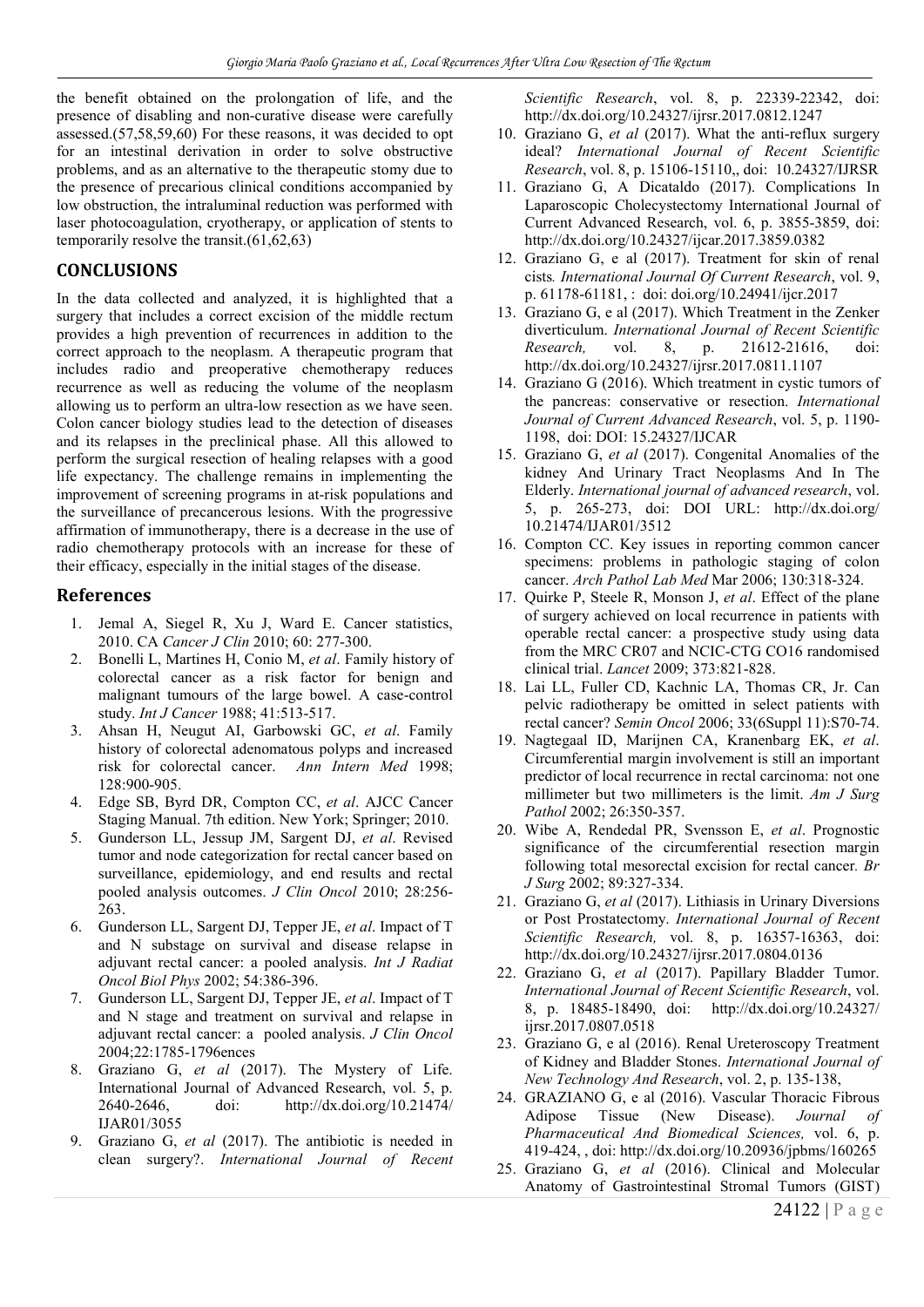*International Journal of New Technology And Research*, vol. 2, p. 110-114,

- 26. Graziano G, e al (2016). Early Epithelial Ovarian Carcinoma Treatment (IF 2.995). *International Journal of New Technology And Research*, vol. 2, p. 69-74, ISSN: 2454-4116
- 27. Graziano G, e al (2016). On Traumatic Lesions of The Pancreas (IF 2.09). *World Journal of Research And Review,* vol. 2, p. 24-28, ISSN: 2455-3956
- 28. Stocchi L, Nelson H, Sargent DJ, *et al*. Impact of surgical and pathologic variables in rectal cancer: a United States community and cooperative group report. *J Clin Oncol* 2001; 19:3895-3902.
- 29. Glynne-Jones R, Mawdsley S, Novell JR. The clinical significance of the circumferential resection margin following preoperative pelvic chemo-radiotherapy in rectal cancer: why we need a common language. *Colorectal Dis* 2006; 8:800-807. .
- 30. Mawdsley S, Glynne-Jones R, Grainger J, *et al*. Can histopathologic assessment of circumferential margin after preoperative pelvic chemoradio therapy for T3-T4 rectal cancer predict for 3-year disease-free survival? *Int J Radiat Oncol Biol Phys* 2005; 63:745-752.
- 31. Nagtegaal ID, Quirke P. What is the role for the circumferential margin in the modern treatment of rectal cancer? *J Clin Oncol* 2008; 26:303-312.
- 32. Sarli L, Bader G, Iusco D, *et al*. Number of lymph nodes examined and prognosis of TNM stage II colorectal cancer. *Eur J Cancer* 2005; 41:272-279.
- 33. Graziano G, e al (2016). Treatment Therapies in Renal Cell Carcinoma in elderly: A Descriptive Analysis (IF 2.385). *International Multispeciality Journal of Journal of Health*, vol. 2, p. 20-24, ISSN: 2395-6291, doi: DOI:10.25125/medical-journal
- 34. Graziano G, e al (2015). The Neuroendocrine Cancer. Personal Comments and Operational Remarks. *Journal of Surgery and Surgical Research*, vol. 1, p. 53-58, doi: DOI: 10.17352/2455-2968.00001418.
- 35. Graziano G, *et al* (2016). The Familial Adenomatous Polyposis. A Difficult Problem, Between Prevention and Treatment*. Journal of Surgery And Surgical Research*, vol. 2, p. 05-09, doi: doi.10.17352/2455-2968-000021
- 36. GRAZIANO G, *et al* (2017). Role of Genetic Mutations in the Diagnosis of Gallbladder Neoplasms. *International Journal of Recent Scientific Research*, vol. 8, p. 20908-20913, DOI: http://dx.doi.org/10.24327/ ijrsr.2017.0810.0982
- 37. Graziano G, *et al* (2017). Single Accessed Gallbladder surgery. *International Journal of Recent Scientific Research,* vol. 8, p. 19359-19362, DOI: http://dx.doi.org/10.24327/ijrsr.2017.0808.0679
- 38. Graziano G, *et al* (2017). The Use of Bar In colorectal surgery in the elderly*. International journal of recent scientific research,* vol. 8, p. 19950-19954, DOI: http://dx.doi.org/10.24327/ijrsr.2017.0809.0793
- 39. Newland RC, Dent OF, Lyttle MN, *et al*. Pathologic determinants of survival associated with colorectal cancer with lymph node metastases. A multivariate analysis of 579 patients. *Cancer* 1994; 73:2076-2082.
- 40. Kim YW, Kim NK, Min BS, *et al*. The prognostic impact of the number of lymph nodes retrieved after

neoadjuvantChemoradio therapy with mesorectal excision for rectal cancer. *Surg Oncol* 2009; 100:1-7.

- 41. Wong SL, Hong J, Hollenbeck BK, *et al*. Hospital lymph node examination rates and survival after resection for colon cancer. *JAMA* 2007; 298:2149-2154.
- 42. Tepper JE, O'Connell MJ, Niedzwiecki D, *et al*. Impact of number of nodes retrieved on outcome in patients with rectal cancer. *J Clin Oncol* 2001; 19:157-163.
- 43. Pocard M, Panis Y, Malassagne B, *et al*. Assessing the effectiveness of mesorectal excision in rectal cancer: prognostic value of the number of lymph nodes found in resected specimens. *Dis Colon Rectum* 1998; 41:839- 845.
- 44. Mekenkamp LJ, van Krieken JH, Marijnen CA, *et al*. Lymph node retrieval in rectal cancer is dependent on many factors--the role of the tumor, the patient, the surgeon, the radiotherapist, and the pathologist. *Am J Surg Pathol* 2009; 33:1547-1553.
- 45. Graziano G, e al (2016). One Time Surgery in Contemporary Diseases of the Abdominal Wall and Pelvis in the Elderly. *Journal of Surgery and Surgical Research,* vol. 2, p. 18-20, doi: 10.17.352/2455-2968- 00002456.
- 46. Graziano G, *et al* (2015). The Stent Evolution in Colo-Rectal Emergencies. *Journal of Surgery And Surgical Research,* vol. 1, p. 45-48, doi: 10.17352/2455-2968- 000012
- 47. Graziano G, e al (IF 3, 35) (2016). Which Surgery in Geriatric Breast Cancer. *Journal Of Surgery And Surgical Research*, vol. 2, p. 014-017, doi: 10.17352/ 2455-2968-000023
- 48. *48* Giorgio Maria Paolo Graziano.2016, Diagnostic and Therapeutic In the Intestinal Duplication. *Int J Recent Sci Res.* 7(8), pp.13000-13003.
- 49. Graziano Giorgio Maria Paolo *et al*.2016, Essentiality 'In The Doctor-Patient Relationship. *Int J Recent Sci Res.* 7(12), pp.14527-14537.
- 50. Graziano Giorgio Maria Paolo *et al* A Descriptive Study of Differentially Placed Hydatid cysts *International Multispecialty Journal of Health* (IMJH) ISSN: [2395-6291] [Vol-2, Issue-4, April- 2016]
- 51. Graziano Giorgio maria paolo *et al* Which Therapeutic Treatment in Gastric Lymphoma *World Journal of Research and Review* (WJRR) ISSN:2455-3956, Volume-2, Issue-6, June 2016 Pages 06-09
- 52. Giorgio Maria Paolo Graziano *et al* On Traumatic Lesions of The Pancreas *World Journal of Research and Review* (WJRR) ISSN:2455-3956, Volume-2, Issue-6, June 2016 Pages 24-28
- 53. Wichmann MW, Muller C, Meyer G, *et al*. Effect of preoperative radiochemotherapy on lymph node retrieval after resection of rectal cancer. *Arch Surg* 2002; 137:206-210.
- 54. Turner RR, Nora DT, Trocha SD, Bilchik AJ. Colorectal carcinoma nodal staging. Frequency and nature of cytokeratin-positive cells in sentinel and nonsentinel lymph nodes. *Arch Pathol Lab Med* 2003; 127:673-679.
- 55. Wood TF, Nora DT, Morton DL, *et al*. One hundred consecutive cases of sentinel node mapping in early colorectal carcinoma. Detection of micrometastasis. *J Gastrointest Surg* 2002; 6:322-330.